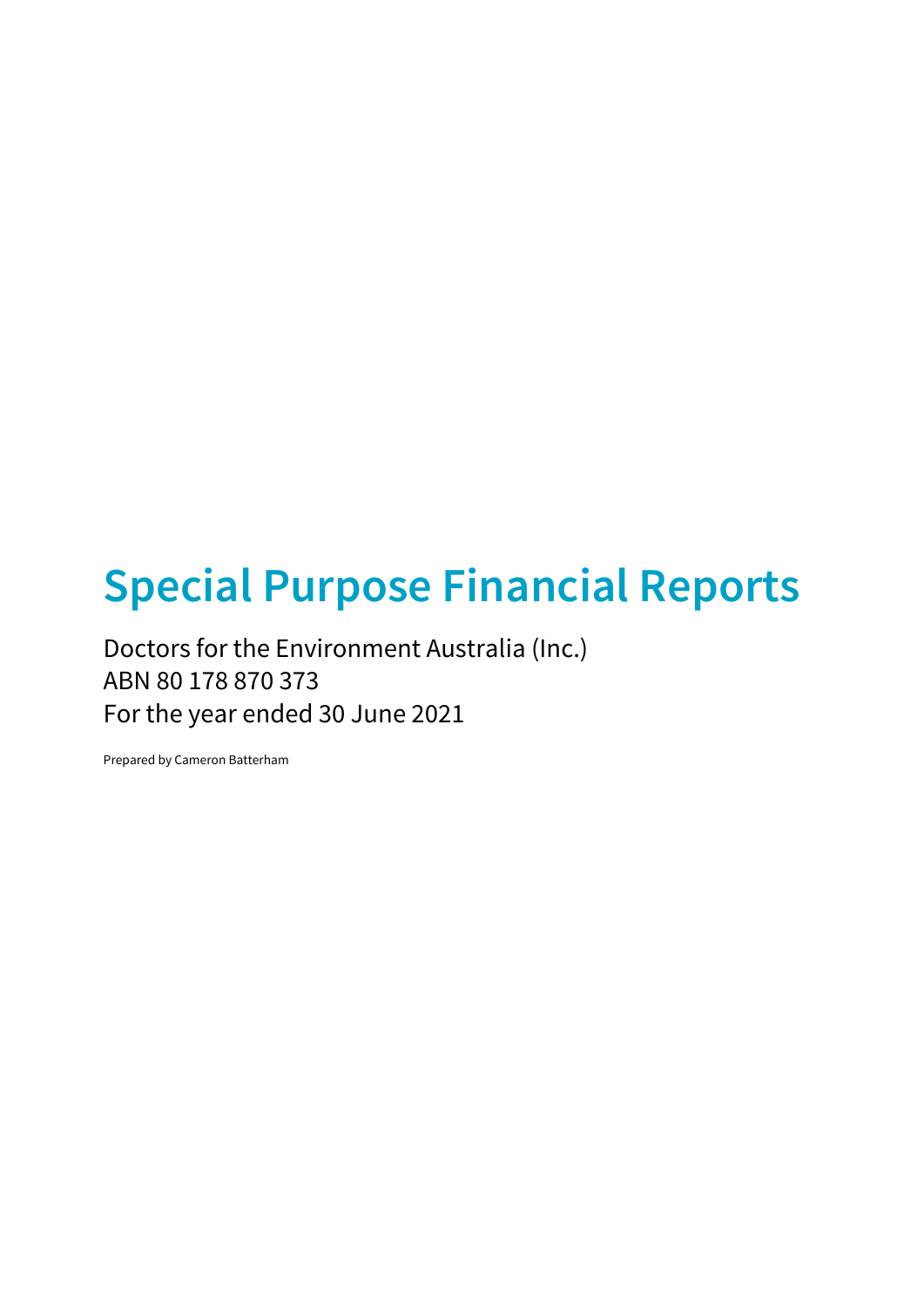## **Contents**

- Board's Report
- Income and Expenditure Statement
- Statement of Financial Position
- Notes of the Financial Statements
- Movements in Equity
- 11 True and Fair Position
- Compilation Report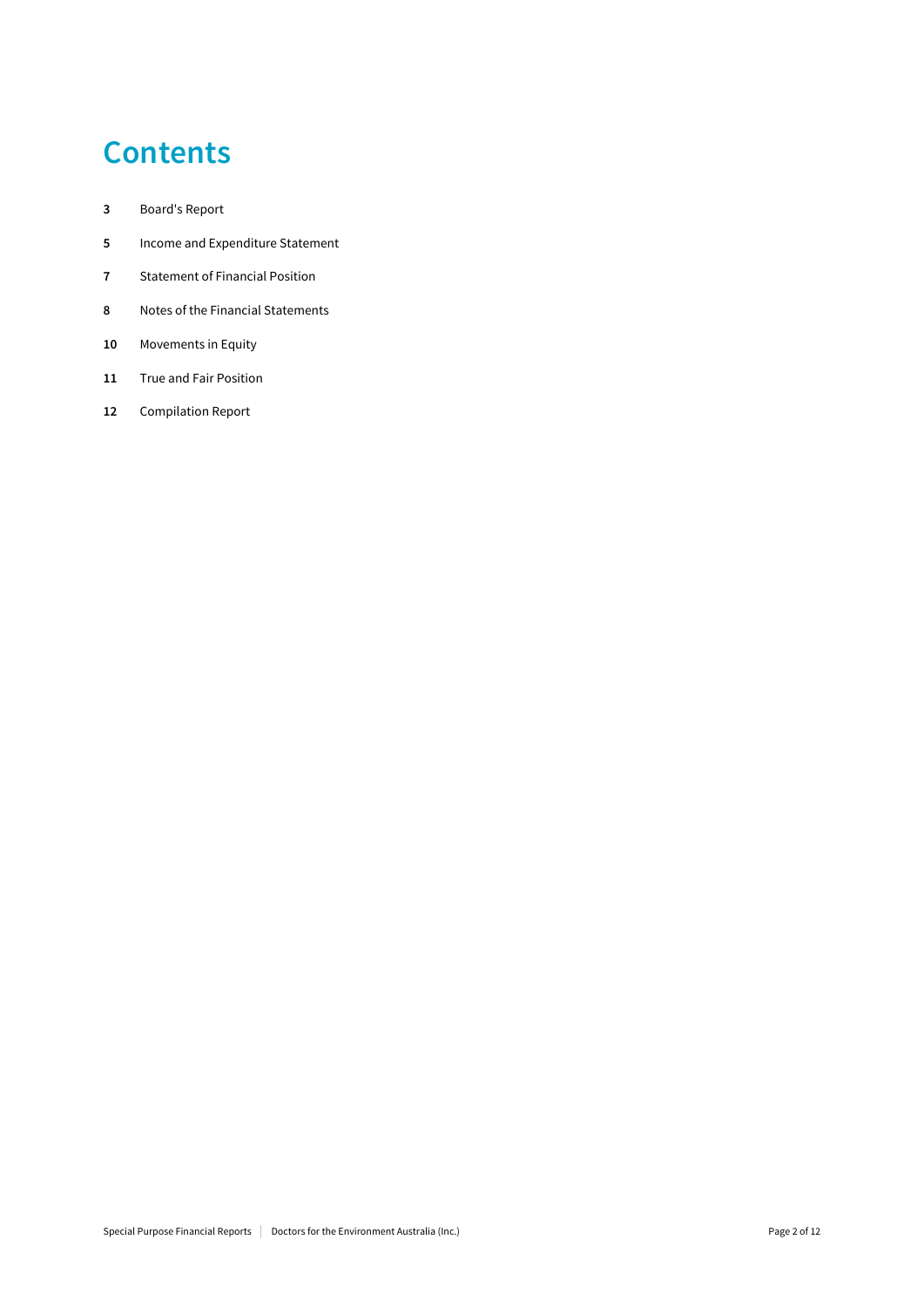## Board's Report

### Doctors for the Environment Australia (Inc.) For the year ended 30 June 2021

### Report

Your Board Members submit the financial report of Doctors for the Environment Australia (Inc.) for the financial year ended 30 June 2021.

### Board Members

The names of members throughout the year and at the date of this report

| Name                | Position Held                   | <b>Board Members</b>  |
|---------------------|---------------------------------|-----------------------|
| John Van Der Kallen | <b>Board Chairperson</b>        | Katherine Barraclough |
| Kimberly Humphrey   | Deputy Board Chairperson        | Beau Frigault         |
| Richard Yin         | Secretary                       | Georgia Behrens       |
| Kristof Wing        | Treasurer                       | Stefanie Pidcock      |
| Georgia Brown       | National Student Representative | John Iser             |

| <b>Public Officer</b>                           |
|-------------------------------------------------|
| Graeme McLeay                                   |
| <b>Past Management Committee</b>                |
| Eugenie Kayak - Co-Chair (Retired Nov 2020)     |
| Kingsley Faulkner - Co-Chair (Retired Nov 2020) |
| Hakan Yaman - Treasurer (Retired Nov 2020)      |
| Sujata Allan - Member (Retired Nov 2020)        |
| Marion Carey - Member (Retired Nov 2020)        |
| Graeme Mcleay - Member (Retired Nov 2020)       |

### Principal Activities

Doctors for the Environment Australia (DEA) is an organisation of medical professionals that protects human health through care of the environment. The devastating impacts of climate change on human health and the solutions needed to address this grave threat are a major focus of our work.

Our members are GPs, surgeons, physicians, anaesthetists, psychiatrists, paediatricians, public health specialists, academics, medical students, and researchers, bringing leadership and expertise from every branch of medicine.

We use compelling scientific evidence to demonstrate the important health benefits of clean air and water, biodiverse natural places, stable climates, and sustainable healthcare systems.

We aim to educate and alert colleagues, patients, the public, and politicians to: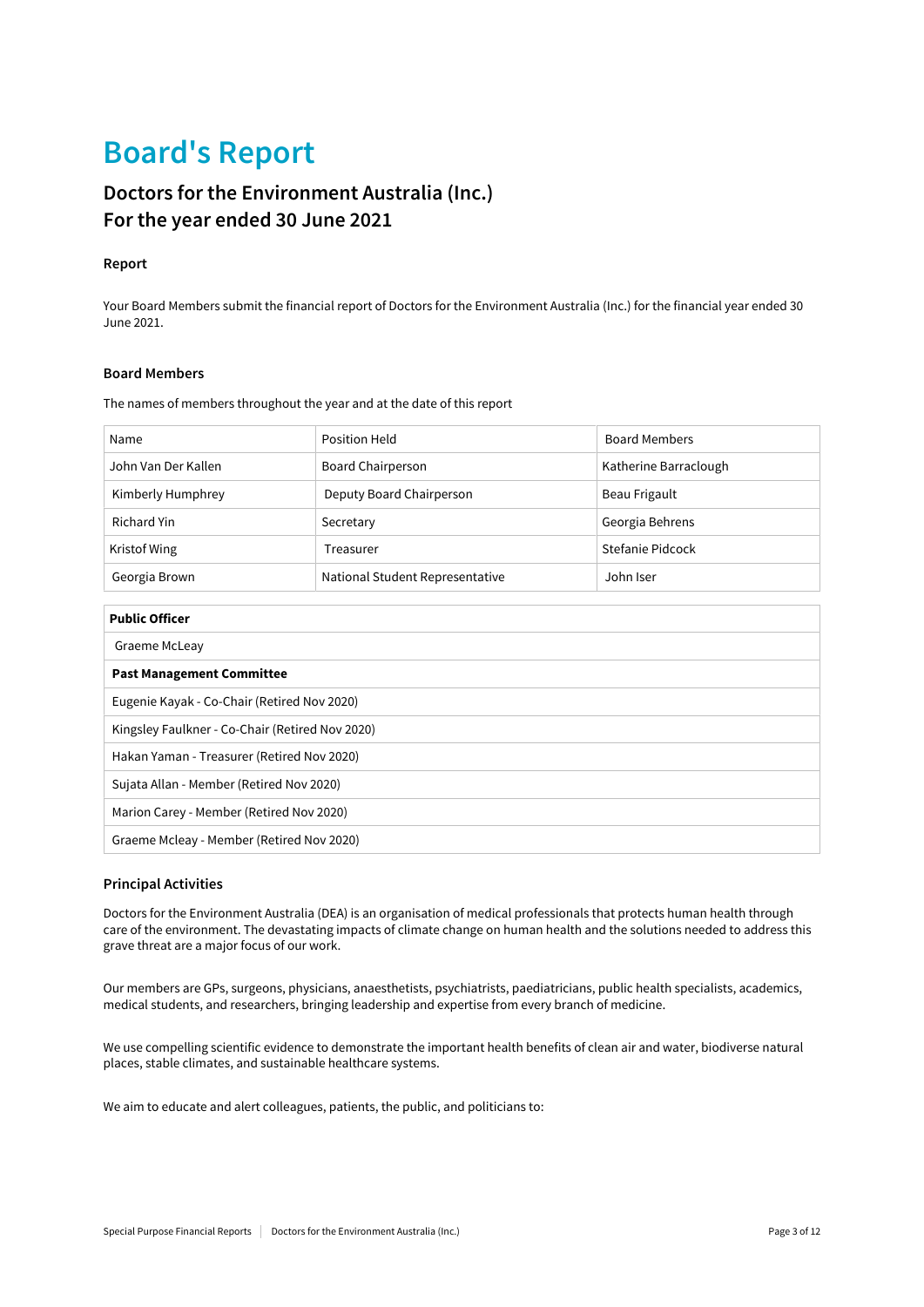- · The requirement for a healthy natural environment for good human health.
- · The need to prevent and redress environmental degradation locally and globally.
- The need for sustainable development that meets the needs of the present generation without compromising future generations.
- The use of the best available scientific evidence as the basis for decisions, and the precautionary principle where the evidence is unclear.

### Significant Changes

There have been no significant changes in the state of the association's affairs during the financial year

### Operating Result

The surplus after providing for income tax for the financial year amounted to \$35,102.

#### Going Concern

This financial report has been prepared on a going concern basis which contemplates continuity of normal business activities and the realisation of assets and settlement of liabilities in the ordinary course of business. The ability of the association to continue to operate as a going concern is dependent upon the ability of the association to generate sufficient cashflows from operations to meet its liabilities. The members of the association believe that the going concern assumption is appropriate.

Signed in accordance with a resolution of Members of the Board:

Lell  $\overline{\mathcal{L}}$  , and the set of the set of the set of the set of the set of the set of the set of the set of the set of the set of the set of the set of the set of the set of the set of the set of the set of the set of the s

Dr John Van Der Kallen (Chairperson)

Date  $\varphi$ 9/11/2021

 $\overline{\phantom{a}}$ 

Dr Kristof Wing (Treasurer)

Date 09/ 11 / 2021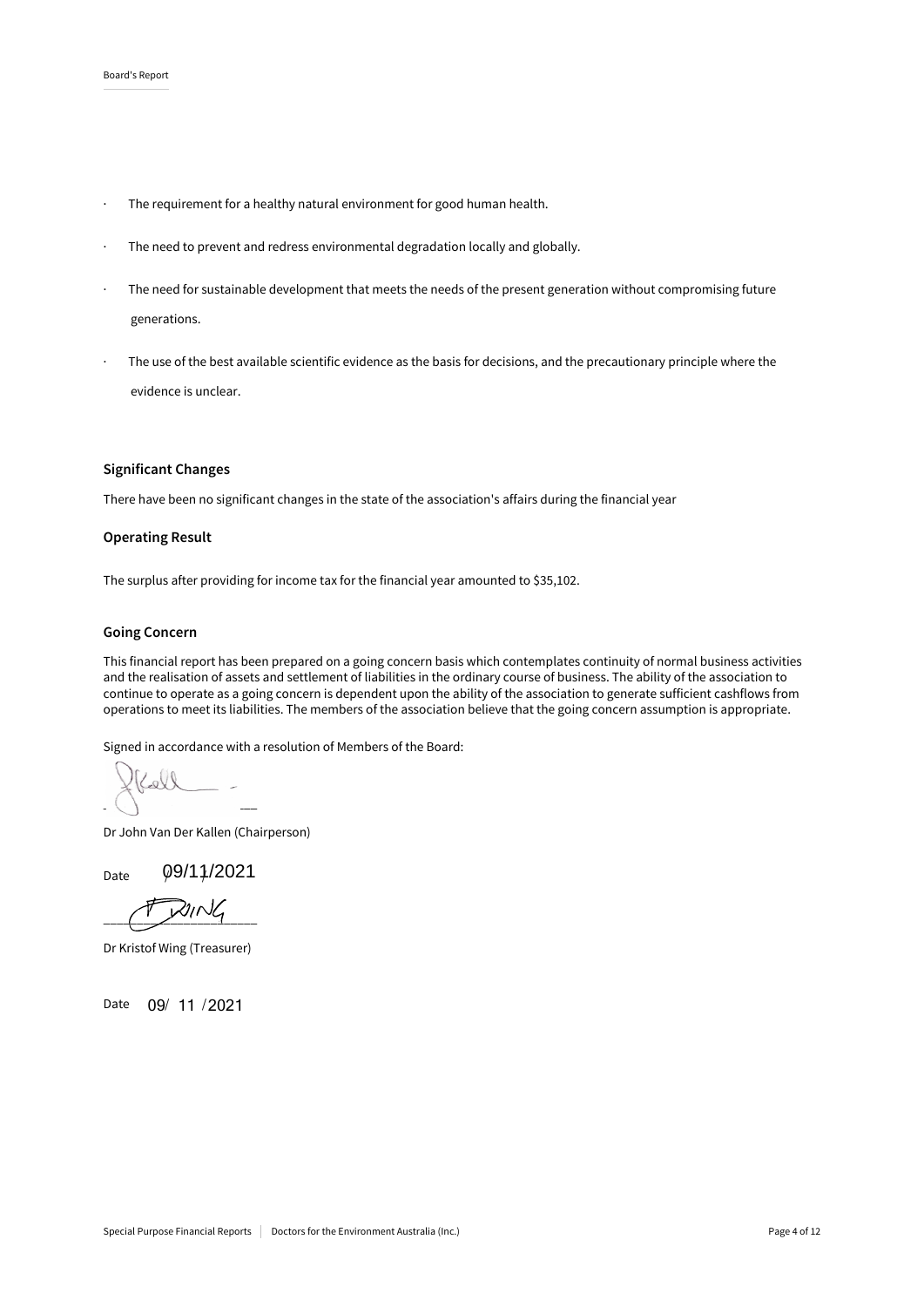## Income and Expenditure Statement

### Doctors for the Environment Australia (Inc.) For the year ended 30 June 2021

|                                     | 2021       | 2020       |
|-------------------------------------|------------|------------|
| Income                              |            |            |
| <b>Cash Flow Boost</b>              | 62,613.00  | 24,673.00  |
| <b>DEA Join/Renew Donations</b>     | 192,184.64 | 153,505.00 |
| DEA Membership                      | 42,815.42  | 46,242.69  |
| Donation                            | 163,116.12 | 110,896.14 |
| iDEA Conference - Income            |            | 20,638.63  |
| Grants/Sponsorship                  | 21,014.13  |            |
| Interest Income                     | 425.77     | 1,115.45   |
| JobKeeper Income                    | 40,500.00  | 18,000.00  |
| Fundraising                         |            | 7,861.24   |
| Fundraising - Victoria              |            | 109.09     |
| Fundraising - Queensland            | 1,309.98   |            |
| Merchandise Income                  | 455.06     | 122.27     |
| Other Income                        | ä,         | 5,954.55   |
| <b>Total Income</b>                 | 524,434.12 | 389,118.06 |
| Less Expenditure                    |            |            |
| <b>Employee Costs</b>               |            |            |
| <b>Employee Costs</b>               | 328,861.17 | 266,941.82 |
| <b>Workers Compensation</b>         | 1,770.75   |            |
| Professional Development            | 8,715.08   | 538.71     |
| <b>Employee Entitlements</b>        | 45,354.21  |            |
| <b>Total Employee Costs</b>         | 384,701.21 | 267,480.53 |
| <b>Operating Expenses</b>           |            |            |
| <b>Office Premises</b>              |            |            |
| Computer/Office Equipment           |            | 1,477.47   |
| Electricity                         | 444.70     | 28.12      |
| Internet                            | 313.26     |            |
| Rent                                | 26,397.21  | 21,160.10  |
| Telephone                           | 535.63     | 1,091.37   |
| <b>Total Office Premises</b>        | 27,690.80  | 23,757.06  |
| <b>Office Operating Costs</b>       |            |            |
| <b>Accountancy Fees</b>             | 4,000.00   | 263.64     |
| <b>Audit Fees</b>                   | 2,600.00   | 2,500.00   |
| <b>Bank Charges</b>                 | 6,452.01   | 5,620.46   |
| Insurance                           | 4,484.96   | 5,643.76   |
| <b>Office Expenses</b>              | 3,269.27   | 4,657.37   |
| Postage                             | 64.76      | 95.09      |
| Professional Memberships            | 5,762.43   | 6,860.04   |
| <b>Total Office Operating Costs</b> | 26,633.43  | 25,640.36  |
| <b>Other Operating Costs</b>        |            |            |
|                                     |            |            |

The accompanying notes form part of these financial statements. These statements should be read in conjunction with the attached compilation report.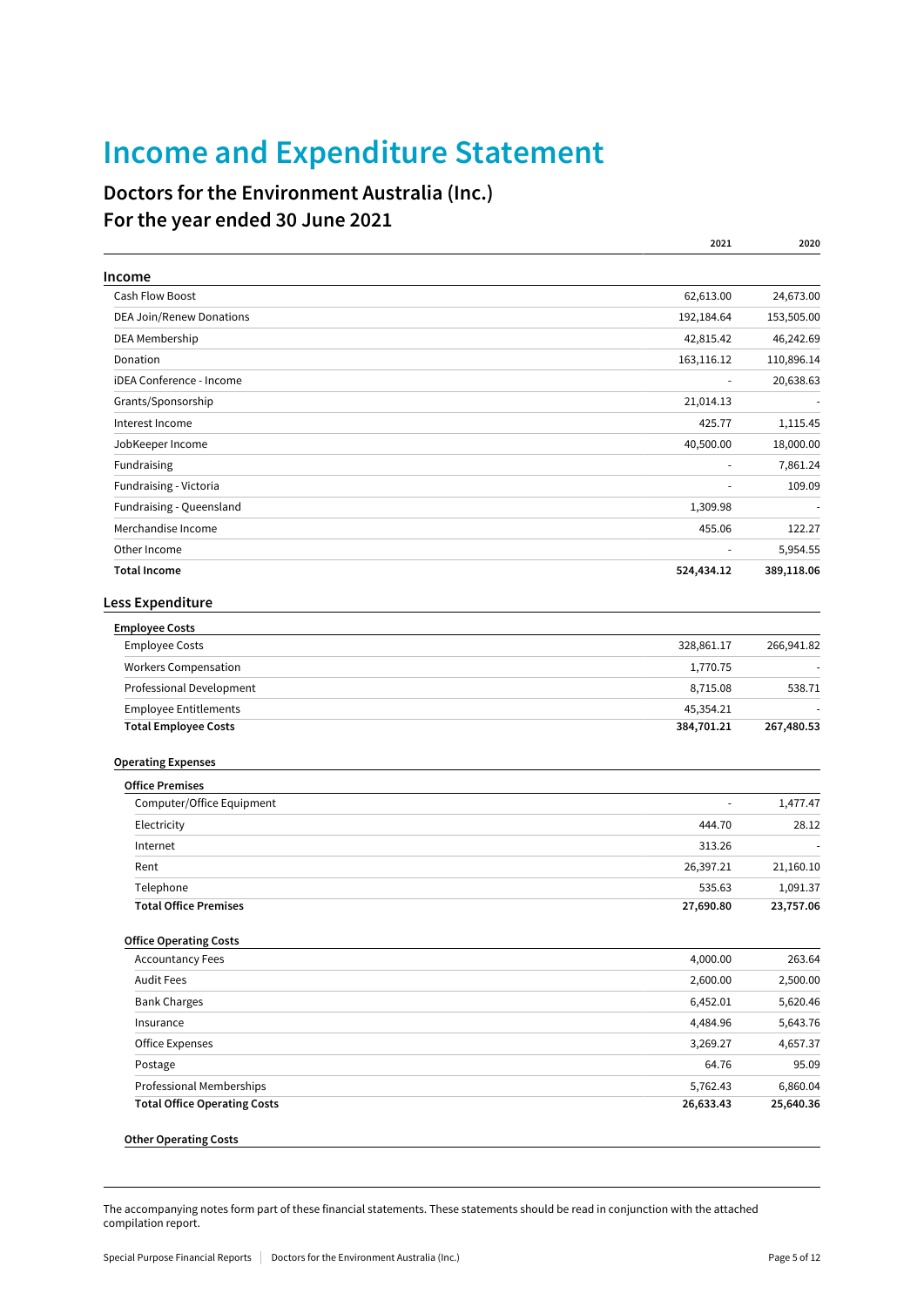|                                                            | 2021       | 2020       |
|------------------------------------------------------------|------------|------------|
|                                                            |            |            |
| Advertising                                                | 1,277.71   | 4,333.79   |
| <b>Consultancy Fees</b>                                    | 3,263.47   | 21,531.81  |
| <b>Contract Work</b>                                       |            | 1,852.27   |
| Capital Loss Sale of Assets                                | 392.60     |            |
| Depreciation                                               | 2,439.59   | 2,833.45   |
| <b>Interest Paid</b>                                       | 80.43      |            |
| <b>Meeting Expenses</b>                                    | 4,963.29   | 9,784.90   |
| <b>Merchandise Production Costs</b>                        |            | 3,347.81   |
| Newspapers                                                 |            | 29.09      |
| Printing                                                   | 218.97     | 3,836.37   |
| <b>State Committee Fees</b>                                | 481.82     | 3,818.84   |
| <b>Student Expenses</b>                                    | 1,176.00   | 1,904.46   |
| Travel                                                     | 3,860.70   | 3,854.14   |
| Website and Web Hosting                                    | 31,237.30  | 5,265.32   |
| <b>Total Other Operating Costs</b>                         | 49,391.88  | 62,392.25  |
| Projects                                                   |            |            |
| <b>iDEA Conference Expenses</b>                            | 909.09     | 2,397.90   |
| <b>Total Projects</b>                                      | 909.09     | 2,397.90   |
| <b>Total Operating Expenses</b>                            | 104,625.20 | 114,187.57 |
| <b>Total Less Expenditure</b>                              | 489,326.41 | 381,668.10 |
| <b>Current Year Surplus or (Deficit) Before Income Tax</b> | 35,107.71  | 7,449.96   |
| <b>Income Tax Expense</b>                                  |            |            |
| <b>Tax Expense</b>                                         | 5.50       | 334.50     |
| <b>Total Income Tax Expense</b>                            | 5.50       | 334.50     |
| Net Current Year Surplus or (Deficit) After Income Tax     | 35,102.21  | 7,115.46   |

The accompanying notes form part of these financial statements. These statements should be read in conjunction with the attached compilation report.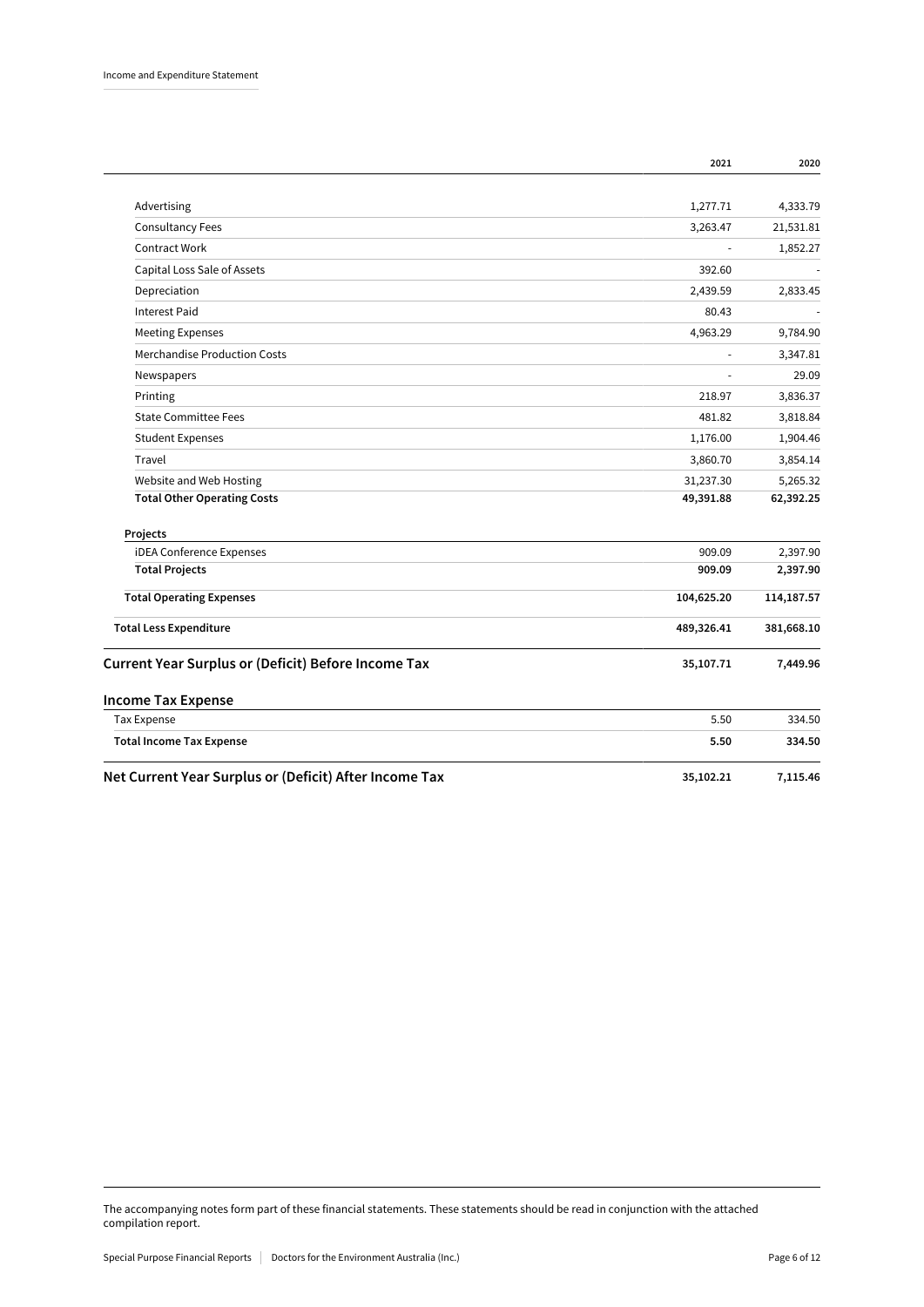## Statement of Financial Position

### Doctors for the Environment Australia (Inc.) As at 30 June 2021

|                                          | <b>NOTES</b> | 30 JUN 2021 | 30 JUN 2020 |
|------------------------------------------|--------------|-------------|-------------|
| Assets                                   |              |             |             |
| <b>Current Assets</b>                    |              |             |             |
| <b>Cash &amp; Cash Equivalents</b>       |              |             |             |
| Petty Cash Imprest                       |              | 20          | 20          |
| Cash at Bendigo Bank DEA Fund            |              | 235,005     | 187,314     |
| Cash at Bendigo Bank                     |              | 146,124     | 126,998     |
| <b>Total Cash &amp; Cash Equivalents</b> |              | 381,149     | 314,332     |
| <b>GST Receivable</b>                    |              | 1,632       | 10,294      |
| <b>Total Current Assets</b>              |              | 382,781     | 324,626     |
| <b>Non-Current Assets</b>                |              |             |             |
| Plant and Equipment, Vehicles            | $\mathbf 1$  | 13,844      | 7,199       |
| <b>Total Non-Current Assets</b>          |              | 13,844      | 7,199       |
| <b>Total Assets</b>                      |              | 396,625     | 331,826     |
| Liabilities                              |              |             |             |
| <b>Current Liabilities</b>               |              |             |             |
| <b>Trade and Other Payables</b>          |              |             |             |
| <b>PAYG</b>                              |              | 23,188      | 32,327      |
| <b>Total Trade and Other Payables</b>    |              | 23,188      | 32,327      |
| Income in Advance                        |              | 34,486      |             |
| <b>Provisions</b>                        |              |             |             |
| Provision of Income Tax                  |              | 42          | 383         |
| <b>Total Provisions</b>                  |              | 42          | 383         |
| <b>Employee Entitlements</b>             |              |             |             |
| Superannuation Payable                   |              | $\sim$      | 14,396      |
| Wages Payable - Payroll                  |              | ä,          | 8,429       |
| Provision for Annual Leave               |              | 30,773      |             |
| Provision for Long Service Leave         |              | 14,581      |             |
| <b>Total Employee Entitlements</b>       |              | 45,354      | 22,826      |
| <b>Total Current Liabilities</b>         |              | 103,070     | 55,536      |
| <b>Total Liabilities</b>                 |              | 103,070     | 55,536      |
| <b>Net Assets</b>                        |              | 293,554     | 276,290     |
| <b>EQUITY</b>                            |              |             |             |
| <b>Retained Surplus</b>                  |              | 293,554     | 276,290     |

The accompanying notes form part of these financial statements. These statements should be read in conjunction with the attached compilation report.

Total EQUITY 293,554 276,290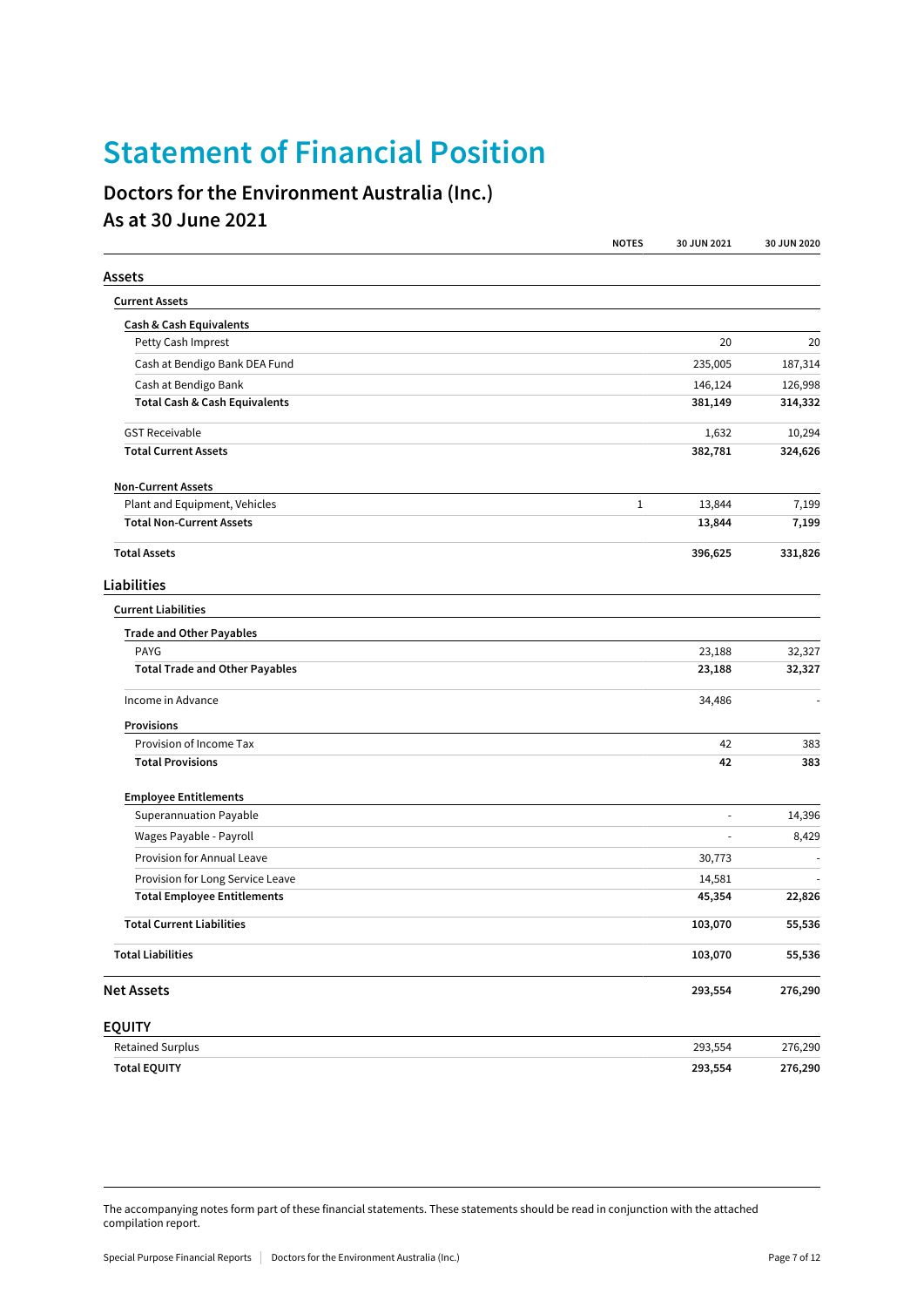## Notes of the Financial Statements

### Doctors for the Environment Australia (Inc.) For the year ended 30 June 2021

#### Summary of Significant Accounting Policies

The financial statements are special purpose financial statements prepared in order to satisfy the financial reporting requirements of the Associations Incorporation Act SA. The members have determined that the association is not a reporting entity.

The financial statements have been prepared on an accruals basis and are based on historic costs and do not take into account changing money values or, except where stated specifically, current valuations of non-current assets.

The following significant accounting policies, which are consistent with the previous period unless stated otherwise, have been adopted in the preparation of these financial statements.

#### Income Tax

The income tax expense for the year comprises current income tax expense.

Current income tax expense charged to profit or loss is the tax payable on taxable income. Current tax liabilities (assets) are measured at the amounts expected to be paid to (recovered from) the relevant taxation authority.

Except for business combinations, no deferred income tax will be recognised from the initial recognition of an asset or liability where there is no effect on accounting or taxable profit or loss.

#### Property, Plant and Equipment

Leasehold improvements and office equipment are carried at cost less, where applicable, any accumulated depreciation.

The depreciable amount of all PPE is depreciated over the useful lives of the assets to the association commencing from the time the asset is held ready for use.

Leasehold improvements are amortised over the shorter of either the unexpired period of the lease or the estimated useful lives of the improvements.

### Provisions

Provisions are recognised when the association has a legal or constructive obligation, as a result ofpast events, for which it is probable that an outflow of economic benefits will result and that outflowcan be reliably measured. Provisions are measured at the best estimate of the amounts required tosettle the obligation at the end of the reporting period.

### Cash on Hand

Cash on hand includes cash on hand, deposits held at call with banks, and other short-term highly liquid investments with original maturities of three months or less.

### Revenue and Other Income

Revenue is measured at the fair value of the consideration received or receivable after taking into account any trade discounts and volume rebates allowed. For this purpose, deferred consideration is not discounted to present values when recognising revenue.

These notes should be read in conjunction with the attached compilation report.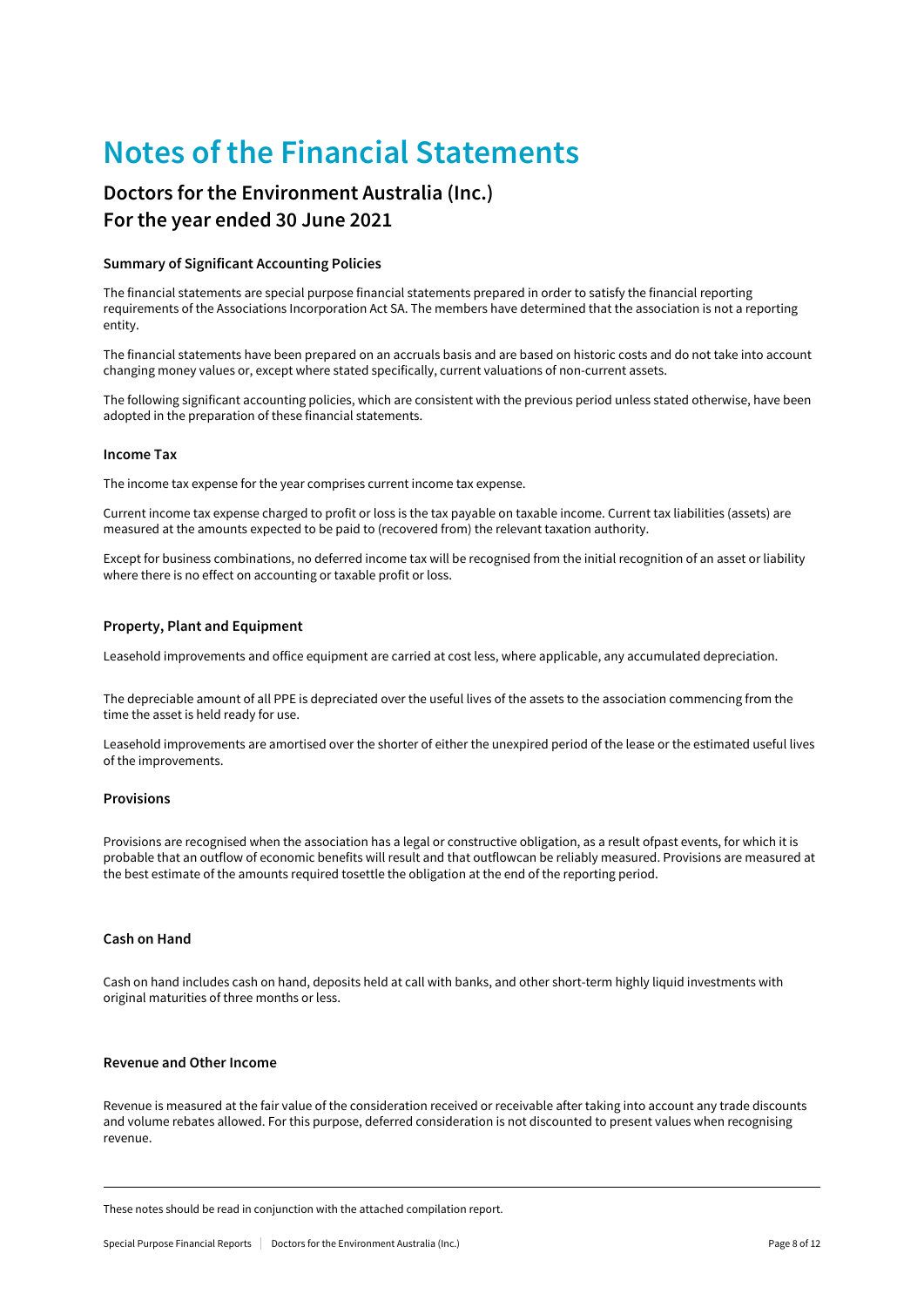Interest revenue is recognised using the effective interest method, which for floating rate financial assets is the rate inherent in the instrument. Dividend revenue is recognised when the right to receive a dividend has been established.

Grant and donation income is recognised when the entity obtains control over the funds, which is generally at the time of receipt.

If conditions are attached to the grant that must be satisfied before the association is eligible to receive the contribution, recognition of the grant as revenue will be deferred until those conditions are satisfied.

All revenue is stated net of the amount of goods and services tax.

### Goods and Services Tax (GST)

Revenues, expenses and assets are recognised net of the amount of GST, except where the amount of GST incurred is not recoverable from the Australian Taxation Office (ATO). Receivablesand payables are stated inclusive of the amount of GST receivable or payable. The net amount ofGST recoverable from, or payable to, the ATO is included with other receivables or payables in theassets and liabilities statement.

#### Financial Assets

Investments in financial assets are initially recognised at cost, which includes transaction costs, and are subsequently measured at fair value, which is equivalent to their market bid price at the end of the reporting period. Movements in fair value are recognised through an equity reserve.

#### Accounts Payable and Other Payables

Accounts payable and other payables represent the liability outstanding at the end of the reporting period for goods and services received by the association during the reporting period that remain unpaid. The balance is recognised as a current liability with the amounts normally paid within 30 days of recognition of the liability.

|                                                               | 2021      | 2020      |
|---------------------------------------------------------------|-----------|-----------|
| 1. Plant & Equipment, Vehicles                                |           |           |
| <b>Plant &amp; Equipment</b>                                  |           |           |
| <b>Computer Software at cost</b>                              |           |           |
| Computer Software at cost                                     | 29,110    | 29,110    |
| Less Accumulated Depreciation on Computer Software            | (29, 110) | (29, 110) |
| <b>Total Computer Software at cost</b>                        |           |           |
| <b>Fixed assets</b>                                           |           |           |
| Office Furniture & Equipment                                  | 20,148    | 12,035    |
| Less Accumulated Depreciation on Office Furniture & Equipment | (6,305)   | (4,835)   |
| <b>Total Fixed assets</b>                                     | 13,844    | 7,199     |
| Total Plant & Equipment, Vehicles                             | 13,844    | 7,199     |

These notes should be read in conjunction with the attached compilation report.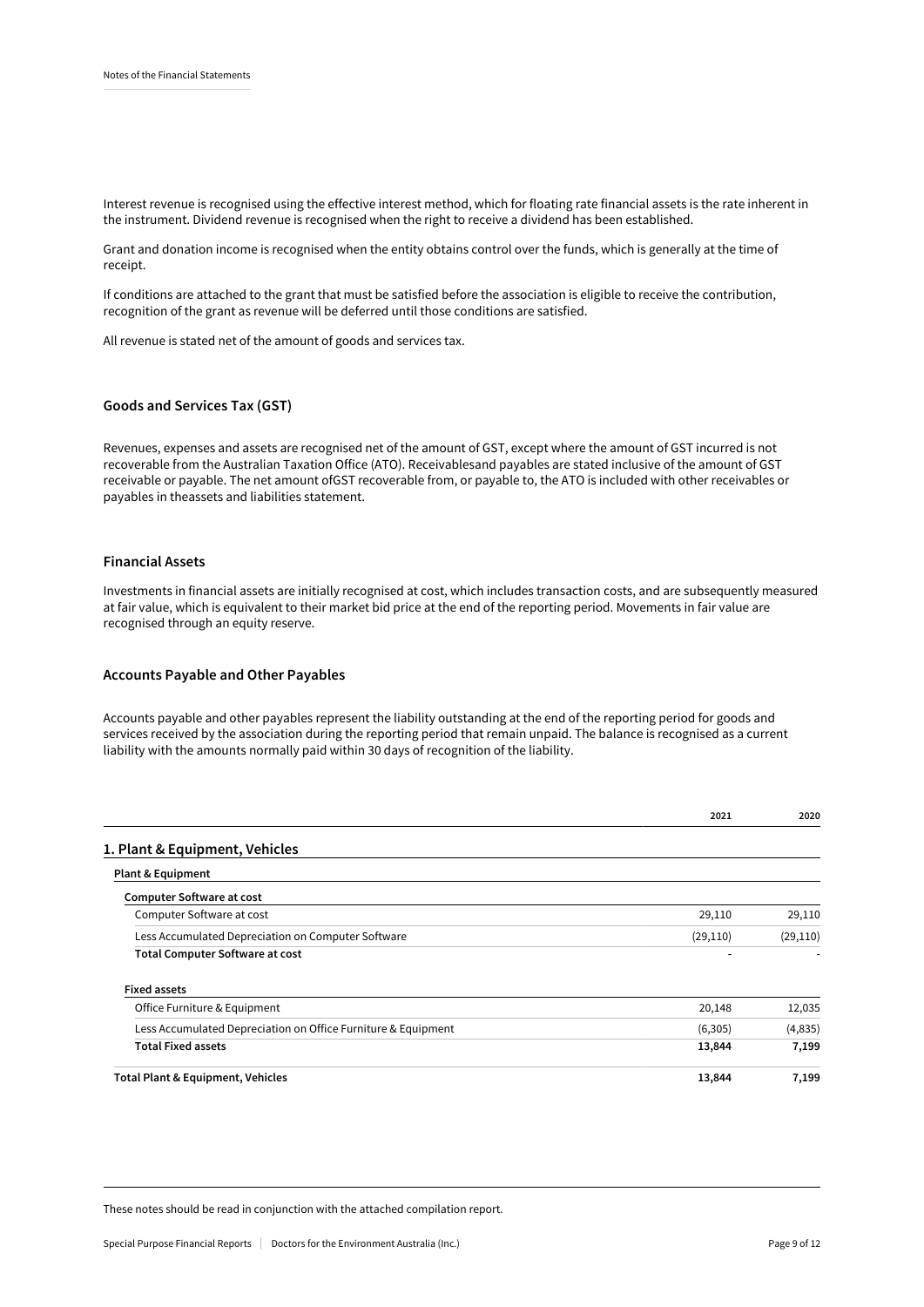## Movements in Equity

### Doctors for the Environment Australia (Inc.) For the year ended 30 June 2021

| <b>Equity</b>                      |           |         |
|------------------------------------|-----------|---------|
| Opening Balance                    | 276,290   | 269,174 |
| Decrease GST receivable adjustment | (17, 838) |         |
| Increase Current Year Surplus      | 35,102    | 7,115   |
| <b>Total Equity</b>                | 293,554   | 276,290 |

2021 2020

The accompanying notes form part of these financial statements. These statements should be read in conjunction with the attached compilation report.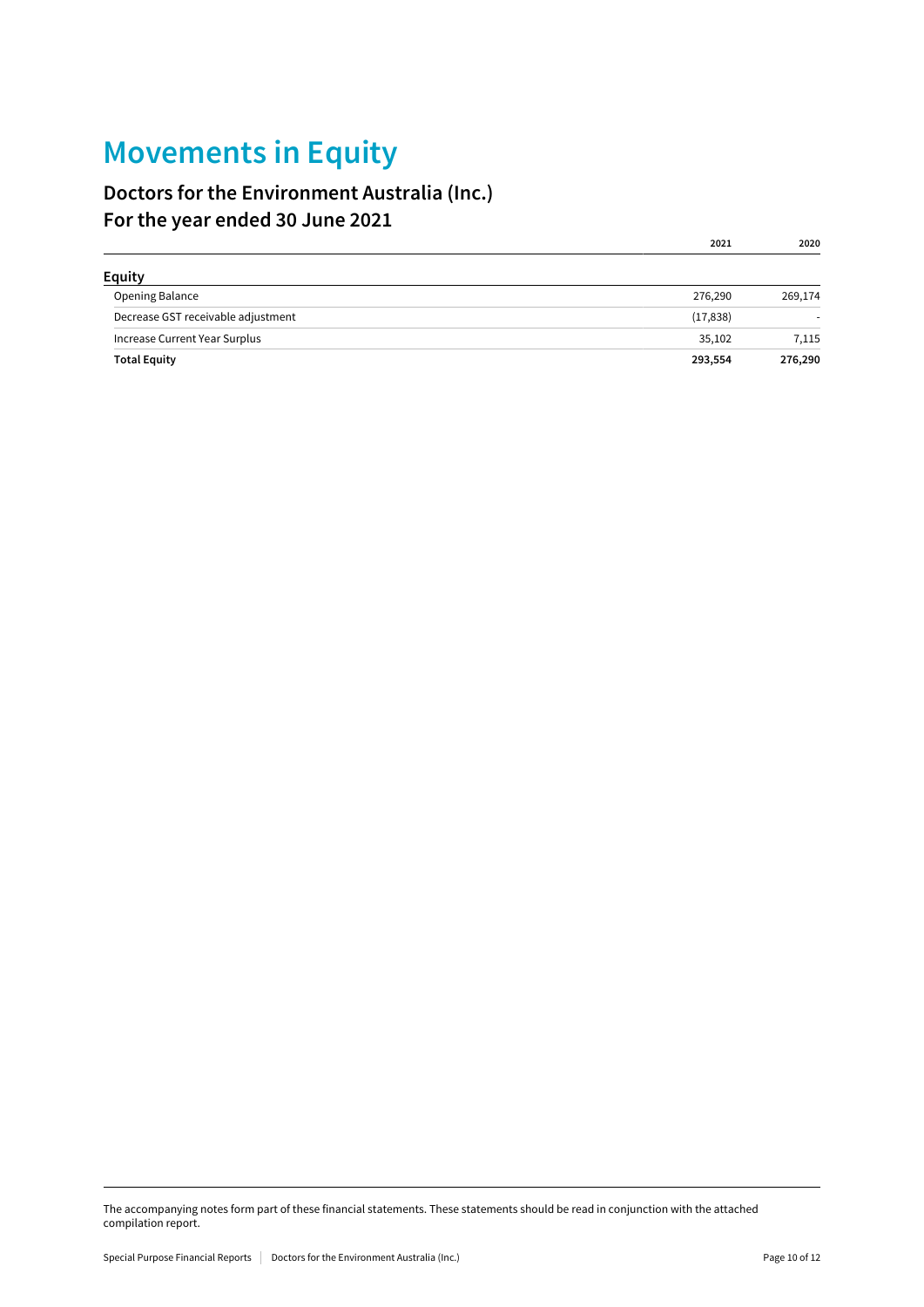## True and Fair Position

### Doctors for the Environment Australia (Inc.) For the year ended 30 June 2021

### Annual Statements Give True and Fair View of Financial Position and Performance of the Association

We, Dr John Van Der Kallen, and Dr Kristof Wing, being members of the Doctors for the Environment Australia (Inc.) Board, certify that –

The statements attached to this certificate give a true and fair view of the financial position and performance of Doctors for the Environment Australia (Inc.)during and at the end of the financial year of the association ending on 30 June 2021.

 $\sim$ Signed:

Dr John Van Der Kallen

Dated: / / 09/11/2021

RING Signed:

Dr Kristof Wing

Dated: 09 / 11 / 2021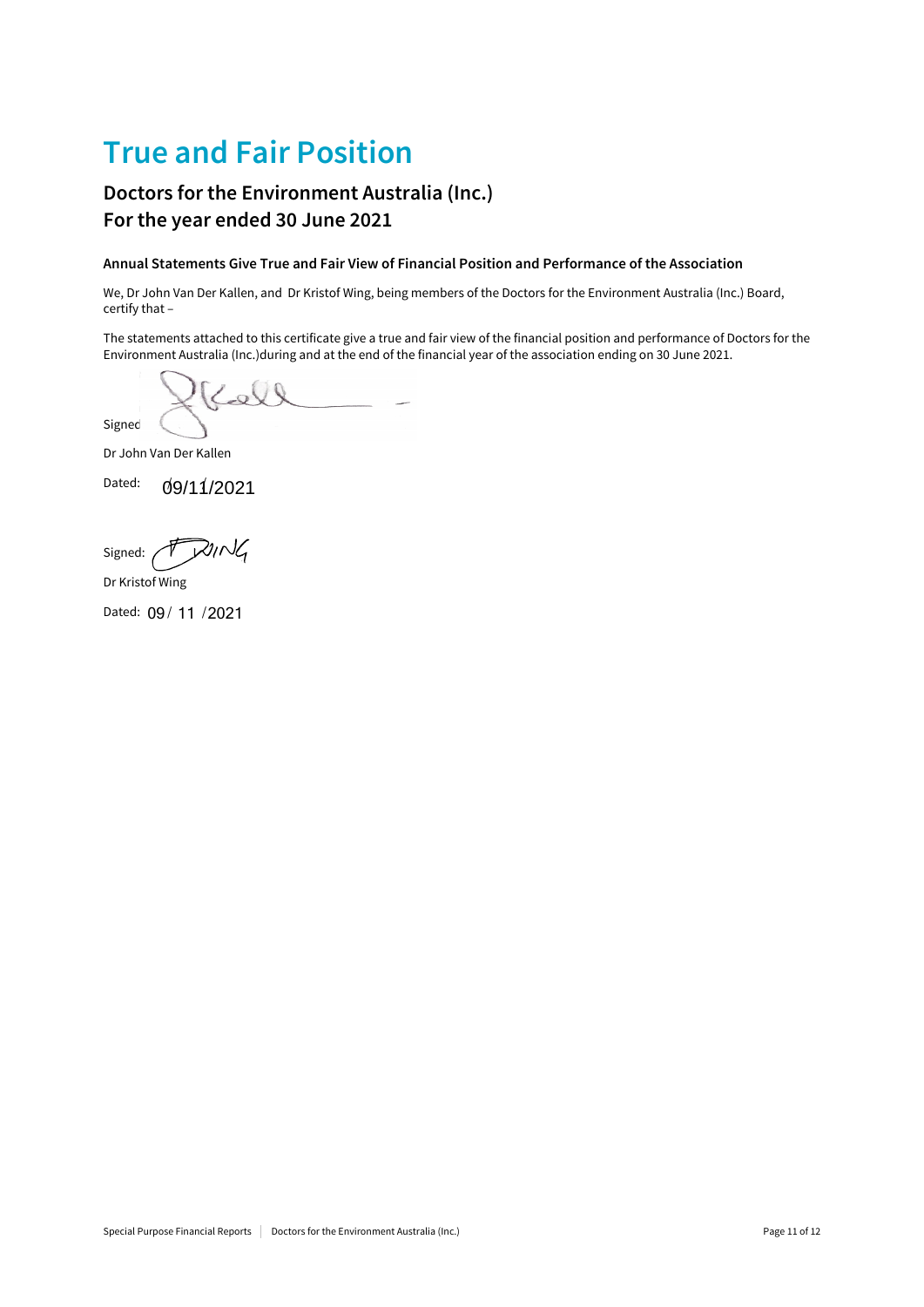## **Compilation Report**

### Doctors for the Environment Australia (Inc.) For the year ended 30 June 2021

Compilation report to Doctors for the Environment Australia (Inc.).

We have compiled the accompanying special purpose financial statements of Doctors for the Environment Australia (Inc.), which comprise the asset and liabilities statement as at 30 June 2021, income and expenditure statement, the statement of cash flows, a summary of significant accounting policies and other explanatory notes. The specific purpose for which the special purpose financial statements have been prepared is set out in Note 1.

### The Responsibility of the Member's

The members of Doctors for the Environment Australia (Inc.) are solely responsible for the information contained in the special purpose financial statements, the reliability, accuracy and completeness of the information and for the determination that the basis of accounting used is appropriate to meet their needs and for the purpose that financial statements were prepared.

### **Our Responsibility**

On the basis of information provided by the partners we have compiled the accompanying special purpose financial statements in accordance with the basis of accounting as described in Note 1 to the financial statements and APES 315 Compilation of Financial Information.

We have applied our expertise in accounting and financial reporting to compile these financial statements in accordance with the basis of accounting described in Note 1 to the financial statements. We have complied with the relevant ethical requirements of APES 110 Code of Ethics for Professional Accountants.

### **Assurance Disclaimer**

Since a compilation engagement is not an assurance engagement, we are not required to verify the reliability, accuracy or completeness of the information provided to us by management to compile these financial statements. Accordingly, we do not express an audit opinion or a review conclusion on these financial statements.

The special purpose financial statements were compiled exclusively for the benefit of the members who are responsible for the reliability, accuracy and completeness of the information used to compile them. We do not accept responsibility for the contents of the special purpose financial statements.

Cameron Batterham

**Chartered Accountant** 

**Batterham and Associates** 

Suite 15, 22 Railway Road, Subiaco WA 6008

Dated: $8$  /// / 2 /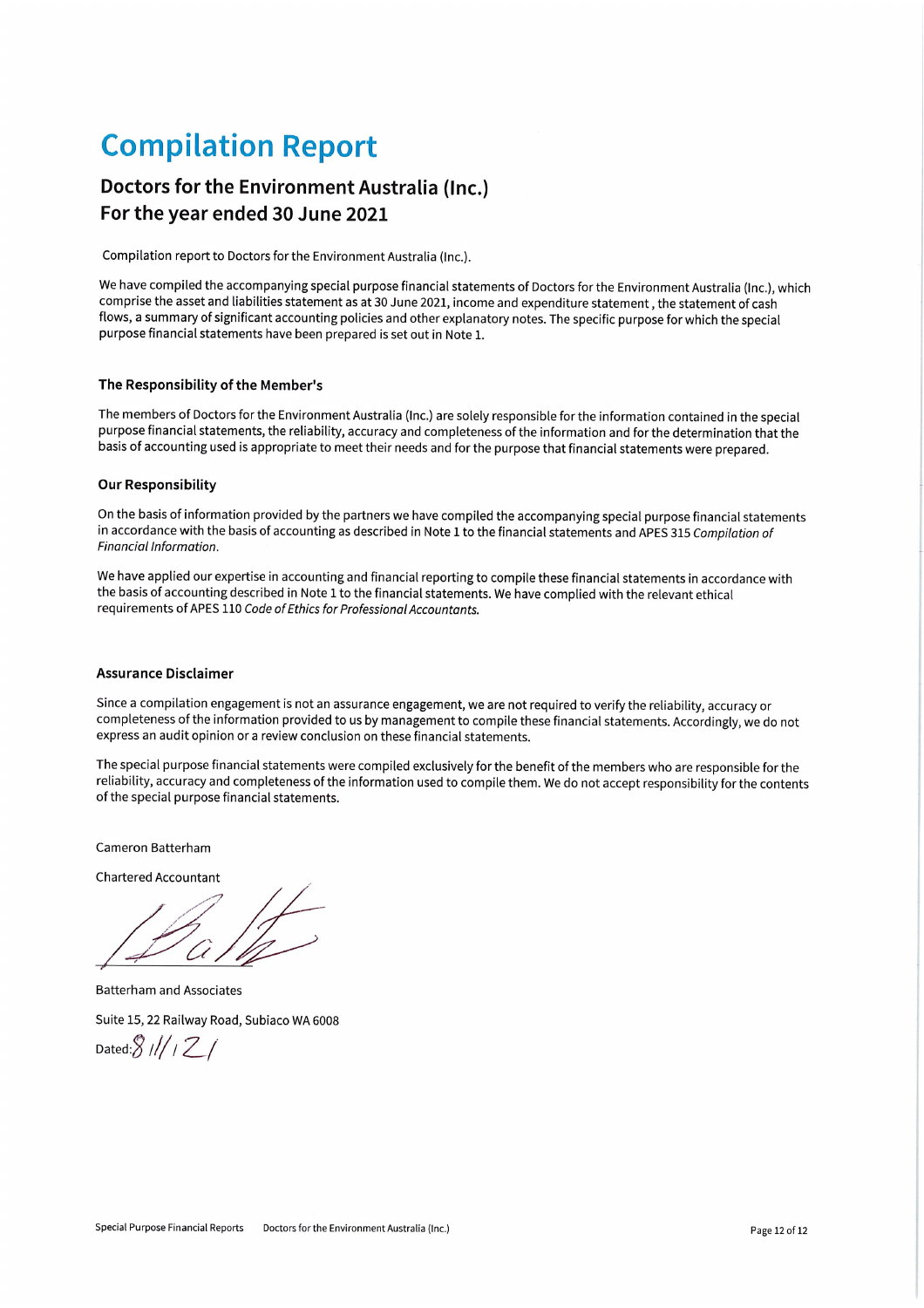

#### Moore Australia Audit (WA)

Level 15, Exchange Tower 2 The Esplanade, Perth, WA 6000 PO Box 5785, St Georges Terrace, WA 6831 T +61 8 9225 5355

+61 8 9225 6181  $\mathsf{E}$ 

www.moore-australia.com.au

### **AUDITOR'S INDEPENDENCE DECLARATION UNDER SECTION 307C** OF THE CORPORATIONS ACT 2001 TO THE COMMITTEE MEMBERS OF DOCTORS FOR THE ENVIRONMENT AUSTRALIA INC

As lead auditor for the audit of Doctors For The Environment Australia Inc for the year ended 30 June 2021, I declare that, to the best of my knowledge and belief, there have been:

- no contraventions of the auditor independence requirements as set out in professional pronouncements in relation to the audit; and
- no contraventions of any applicable code of professional conduct in relation to the review.  $\bullet$

This declaration is in respect of Doctors For The Environment Inc during the year.

Nillace

**Neil Pace** Partner

Signed at Perth this 9th day of November 2021.

More Antralia

Moore Australia Audit (WA) **Chartered Accountants** 

Page 13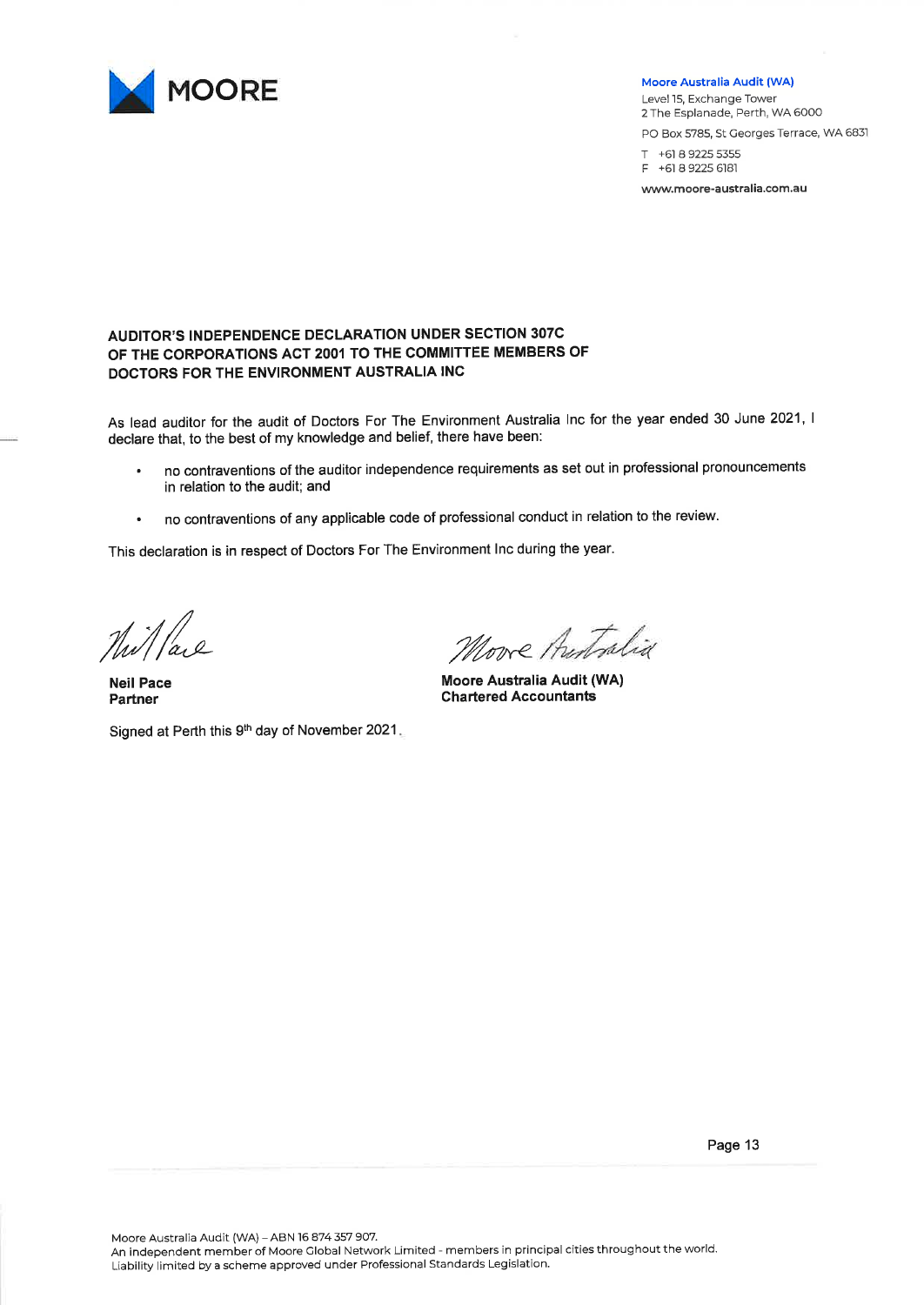

#### Moore Australia Audit (WA)

Level 15, Exchange Tower 2 The Esplanade, Perth, WA 6000 PO Box 5785, St Georges Terrace, WA 6831 T +61 8 9225 5355 F +61 8 9225 6181

www.moore-australia.com.au

### **INDEPENDENT AUDIT REPORT TO THE MEMBERS OF** DOCTORS FOR THE ENVIRONMENT AUSTRALIA INC

### **Qualified Opinion**

We have audited the accompanying financial report, being a special purpose financial report, of Doctors For The Environment Inc ("the Association") for the year ended 30 June 2021.

In our opinion, except for the matters noted in the qualification section as set out below, the accompanying financial report of Doctors For The Environment Australia Inc is in accordance with the Associations Incorporation Act 2015 WA, including:

- giving a true and fair view of the Association's financial position as at 30 June 2021 and of its  $\mathbf{a}$ performance for the year then ended and;
- complying with Australian Accounting Standards to the extent described in Note 1 of the financial report. b.

### **Oualification**

The Association's income includes significant donation and sponsorship income. As is common for organisations of this type, it is not practicable to establish a system of internal control over donation and sponsorship income until its initial entry into the accounting records. Accordingly, our audit in relation to the accounting for and application of money received by way of donations and sponsorship was limited to amounts recorded

We have not audited the comparative financial information as at 30 June 2020 and for the year ended on that date, and accordingly do not express an opinion on it.

### **Basis of Opinion**

We conducted our audit in accordance with Australian Auditing Standards. Our responsibilities under those standards are further described in the Auditor's Responsibilities for the Audit of the Financial Report section of our report. We are independent of the Association in accordance with the auditor independence requirements of the Corporations Act 2001 and the ethical requirements of the Accounting Professional and Ethical Standards Board's APES 110 Code of Ethics for Professional Accountants (the Code) that are relevant to our audit of the financial report in Australia. We have also fulfilled our other ethical responsibilities in accordance with the Code.

We confirm that the independence declaration required by the Corporations Act 2001, which has been given to the management committee of the Association, would be in the same terms if given to the management committee as at the time of this auditor's report.

We believe that the audit evidence we have obtained is sufficient and appropriate to provide a basis for our opinion.

### **Basis of Accounting**

We draw attention to Note 1 of the financial report, which describes the basis of accounting. The financial report has been prepared for the purpose of fulfilling the management committees' financial reporting responsibilities under the Associations Incorporation Act 2015 WA. As a result, the financial report may not be suitable for another purpose. Our opinion is not modified in respect of this matter.

### Responsibilities of the Directors for the Financial Report

The management committee of the Association are responsible for the preparation of the financial report that gives a true and fair view and have determined that the basis of preparation described in Note 1 to the financial report is appropriate to meet the requirements of the Associations Incorporation Act 2015 WA and is appropriate to meet the needs of the members. The committee of managements' responsibility also includes such internal control as the committee members determine is necessary to enable the preparation of a financial report that is free from material misstatement, whether due to fraud or error.

Page 14